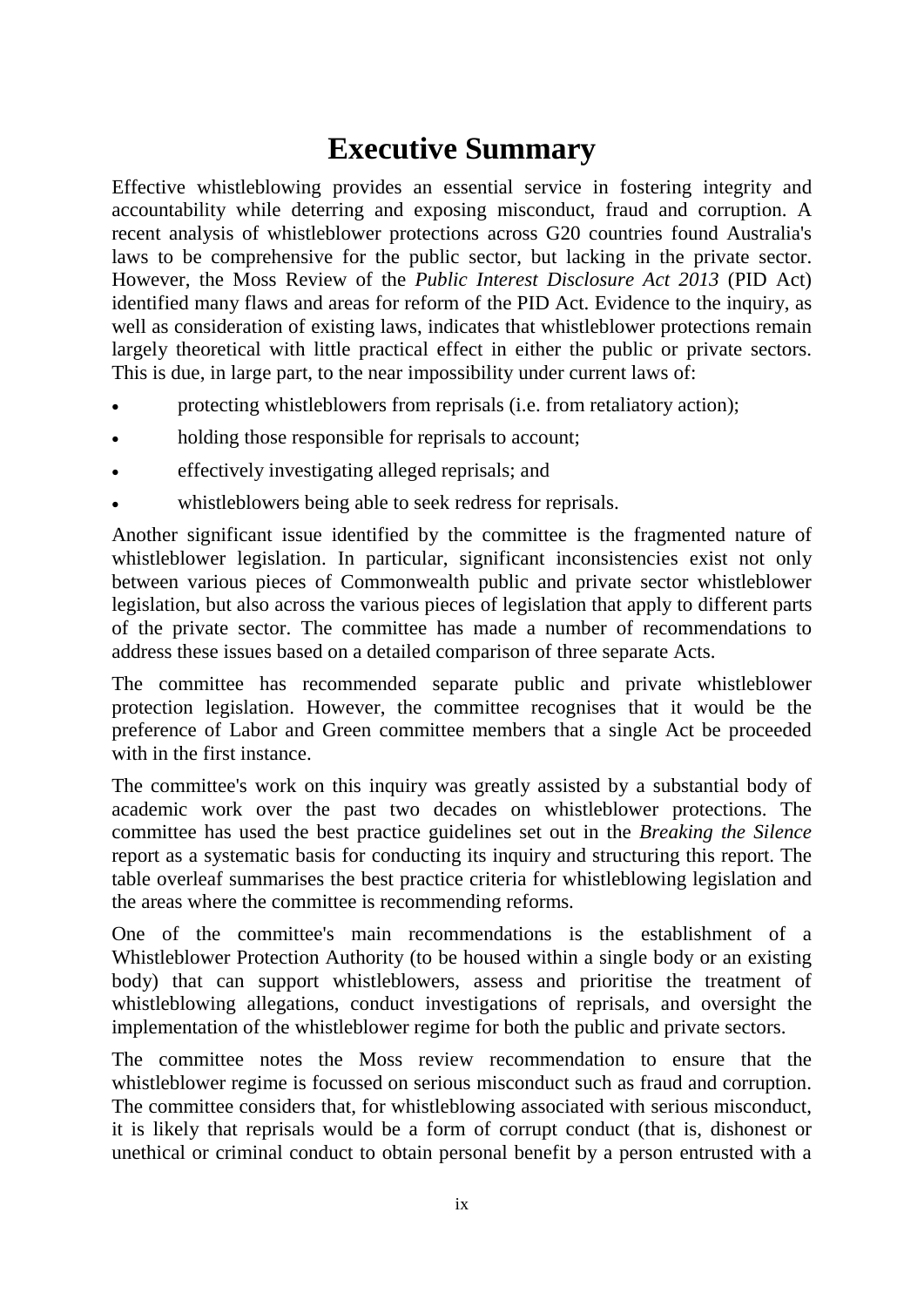position of authority). It is therefore the committee's view (assuming that the Moss Review recommendations are implemented) that the most appropriate body to house the Whistleblower Protection Authority is a body that has a demonstrated track record in identifying and investigating corruption and bringing those responsible to account.

 $\overline{\phantom{0}}$ 

| <b>Best Practice Criteria</b><br>for Whistleblowing<br><b>Legislation</b> |                                                                 | Summary of reforms recommended by the committee<br>(see Chapter 4 for further detail)                                                                                                                                                                               |  |
|---------------------------------------------------------------------------|-----------------------------------------------------------------|---------------------------------------------------------------------------------------------------------------------------------------------------------------------------------------------------------------------------------------------------------------------|--|
| $\mathbf{1}$                                                              | Broad coverage of<br>organisations                              | Broaden to cover the private sector, and ensure consistency<br>by bringing all private sector legislation into a single Act.                                                                                                                                        |  |
| $\overline{2}$                                                            | Broad definition of<br>reportable wrongdoing                    | Broaden the private sector definition of disclosable conduct<br>to a breach of any Commonwealth, state or territory law.                                                                                                                                            |  |
| $\overline{\mathbf{3}}$                                                   | Broad definition of<br>whistleblowers                           | Provide protections for both former and current staff that<br>could make a disclosure, or are suspected of making a<br>disclosure. Provide appropriate protection for recipients of<br>disclosures and those required to take action in relation to<br>disclosures. |  |
|                                                                           | Range of internal /<br>4 regulatory reporting<br>channels       | Adopt a tiered approach comprising:<br>internal disclosure;<br>(i)<br>regulatory disclosure; and<br>(ii)<br>external disclosure (in appropriate<br>(iii)                                                                                                            |  |
| 5 <sup>1</sup>                                                            | <b>External reporting</b><br>channels (third party /<br>public) | circumstances).<br>Protect internal disclosures in the private sector,<br>including in registered organisations.                                                                                                                                                    |  |
|                                                                           | 6 Thresholds for protection                                     | Align thresholds for protection across the public and private<br>sectors.                                                                                                                                                                                           |  |
| 7                                                                         | Provision and protections<br>for anonymous reporting            | Allow for anonymous disclosures across the public and<br>private sectors.                                                                                                                                                                                           |  |
| 8                                                                         | Confidentiality protected                                       | Protect the confidentiality of the disclosures and the<br>whistleblower's identity.                                                                                                                                                                                 |  |
| 9                                                                         | Internal disclosure<br>procedures required                      | An appropriate body to set and promote standards for<br>internal disclosure procedures in the private sector.                                                                                                                                                       |  |
| 10                                                                        | Broad protections against<br>retaliation                        |                                                                                                                                                                                                                                                                     |  |
| 11                                                                        | Comprehensive remedies<br>for retaliation                       | Align the public and private sector with the protections,<br>remedies and sanctions for reprisals in the Fair Work<br>Registered Organisations Act 2009.                                                                                                            |  |
|                                                                           | 12 Sanctions for retaliators                                    |                                                                                                                                                                                                                                                                     |  |

| Best practice criteria for legislation and recommendations for reform |  |
|-----------------------------------------------------------------------|--|
|-----------------------------------------------------------------------|--|

 $\blacksquare$